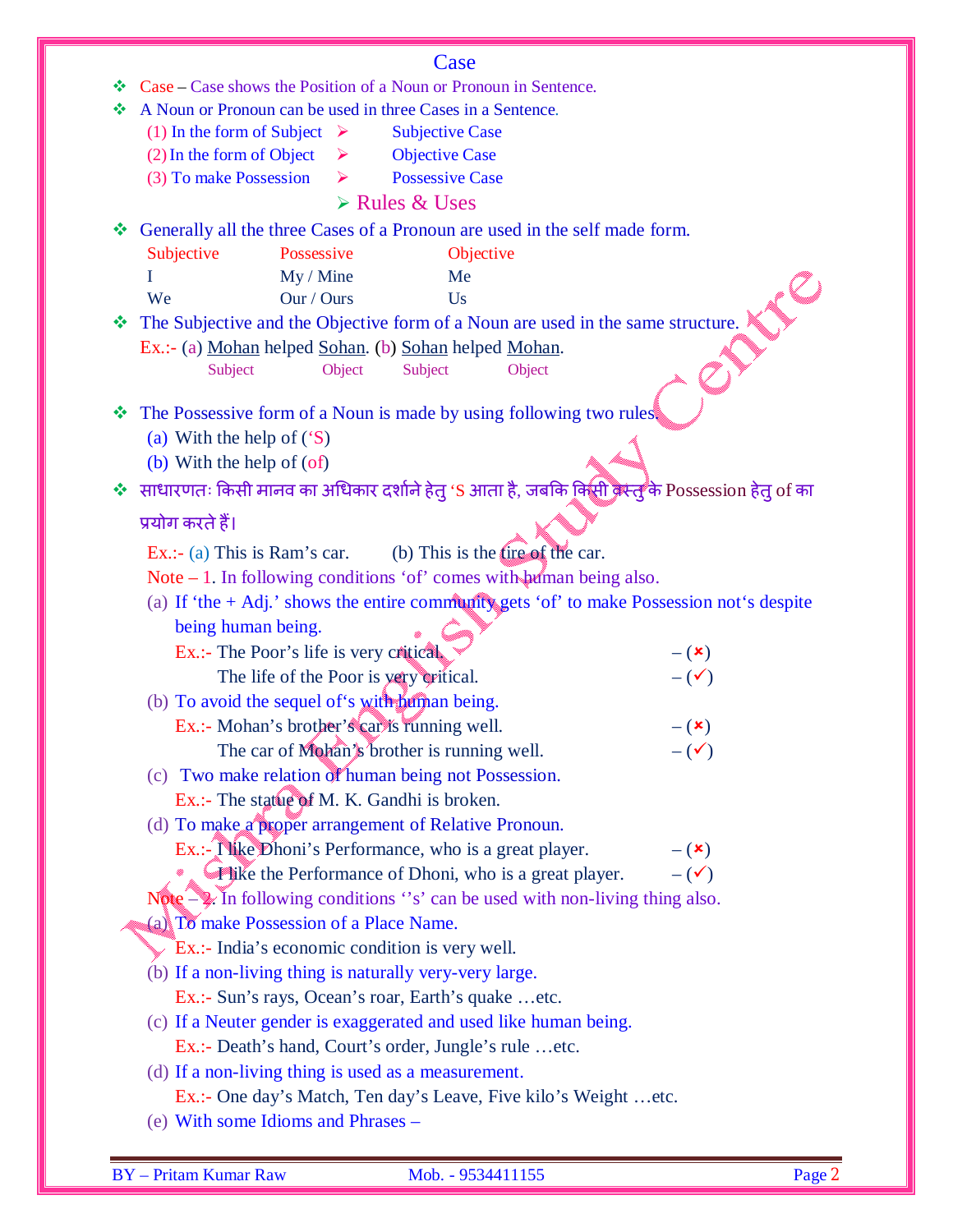|                                                                                                                                                    | Case |                                 |             |
|----------------------------------------------------------------------------------------------------------------------------------------------------|------|---------------------------------|-------------|
| Ex.:- Wit's end                                                                                                                                    |      | समझ से परे                      |             |
| Cat's paw                                                                                                                                          |      | चोरी-चोरी, चुपके-चुपके          |             |
| Pen's evil                                                                                                                                         |      | कलम से हू ईभूल                  |             |
| At stone's throw                                                                                                                                   |      | थोड़ी दूरीपर                    |             |
| Needle's eye                                                                                                                                       |      | सूई की छिद्र                    |             |
| Love's labor's lost                                                                                                                                |      | घू णा, नफरत                     |             |
| Subjective Case $+$ Verb.                                                                                                                          |      |                                 |             |
| ❖<br>Ex.:- Ram, Shyam and <u>me</u> play cricket in the morning. $-(\star)$<br>Ram, Shyam and I play cricket in the morning.                       |      | $-(\checkmark)$                 | <b>NUTE</b> |
| <b><math>\diamond</math></b> Verb + Objective Case.<br>Ex.:- He helped Mohan, Sohan and I in trouble.<br>He helped Mohan, Sohan and me in trouble. |      | $-({\bf x})$<br>$-(\checkmark)$ |             |
| • Possessive Case + $V1$ + ing.<br>Ex.:- You running is fast.<br>Your running is fast.                                                             |      |                                 |             |
| Preposition + Objective Case.<br>❖<br>Ex.:- He has given money for Mohan, Sohan and $\mathbf{L}$                                                   |      |                                 |             |
| He has given money for Mohan, Sohan and me.                                                                                                        |      | $-(\checkmark)$                 |             |
| $\div$ Let + Objective Case.                                                                                                                       |      |                                 |             |
| Ex.:- Let Mohan, Sohan and I play cricket.<br>Let Mohan, Sohan and me play cricket.                                                                |      | $-({\bf x})$<br>$-(\checkmark)$ |             |
| $\cdot \cdot$ It + is / was + Subjective Case. – {Emphatic}                                                                                        |      |                                 |             |
| Ex.:- It is <u>me</u> who can do this work.                                                                                                        |      | $-({\bf x})$                    |             |
| It is I who can do this work.                                                                                                                      |      | $-(\checkmark)$                 |             |
| Note - Emphatic संरचना/के तहत "They + Who" का प्रयोग भी हो सकता हैं।                                                                               |      |                                 |             |
| Ex.:- It is they who can do this work.                                                                                                             |      |                                 |             |
| $\div$ If + S + were + Subjective Case. – {Imagination}                                                                                            |      |                                 |             |
| Ex.:- If he were me, he would not take this step.                                                                                                  |      | $-({\bf x})$                    |             |
| If he were L he would not take this step.                                                                                                          |      | $ (\checkmark)$                 |             |
| $\cdot$ As  as + Subjective Case / Positive Degree.                                                                                                |      |                                 |             |
| Ex. Ram is as smart as me.                                                                                                                         |      | $-({\bf x})$                    |             |
| Ram is as smart as I.                                                                                                                              |      | $ (\checkmark)$                 |             |
| My, Our, Your, Their, His, Her  etc. is Possessive Adjectives that are used before a Noun to                                                       |      |                                 |             |
| make Possession.                                                                                                                                   |      |                                 |             |
| Note – ध्यान रहे कि इनका प्रयोग बिना Noun का नहीं होता, साथ ही ये  गलती से भी किसी वाक्य का                                                        |      |                                 |             |
| अंतिम Word नहीं बनते।                                                                                                                              |      |                                 |             |
| $Ex.:$ My car is red.                                                                                                                              |      | $-(\checkmark)$                 |             |
|                                                                                                                                                    |      | $-(\checkmark)$                 |             |
| This is my car.                                                                                                                                    |      |                                 |             |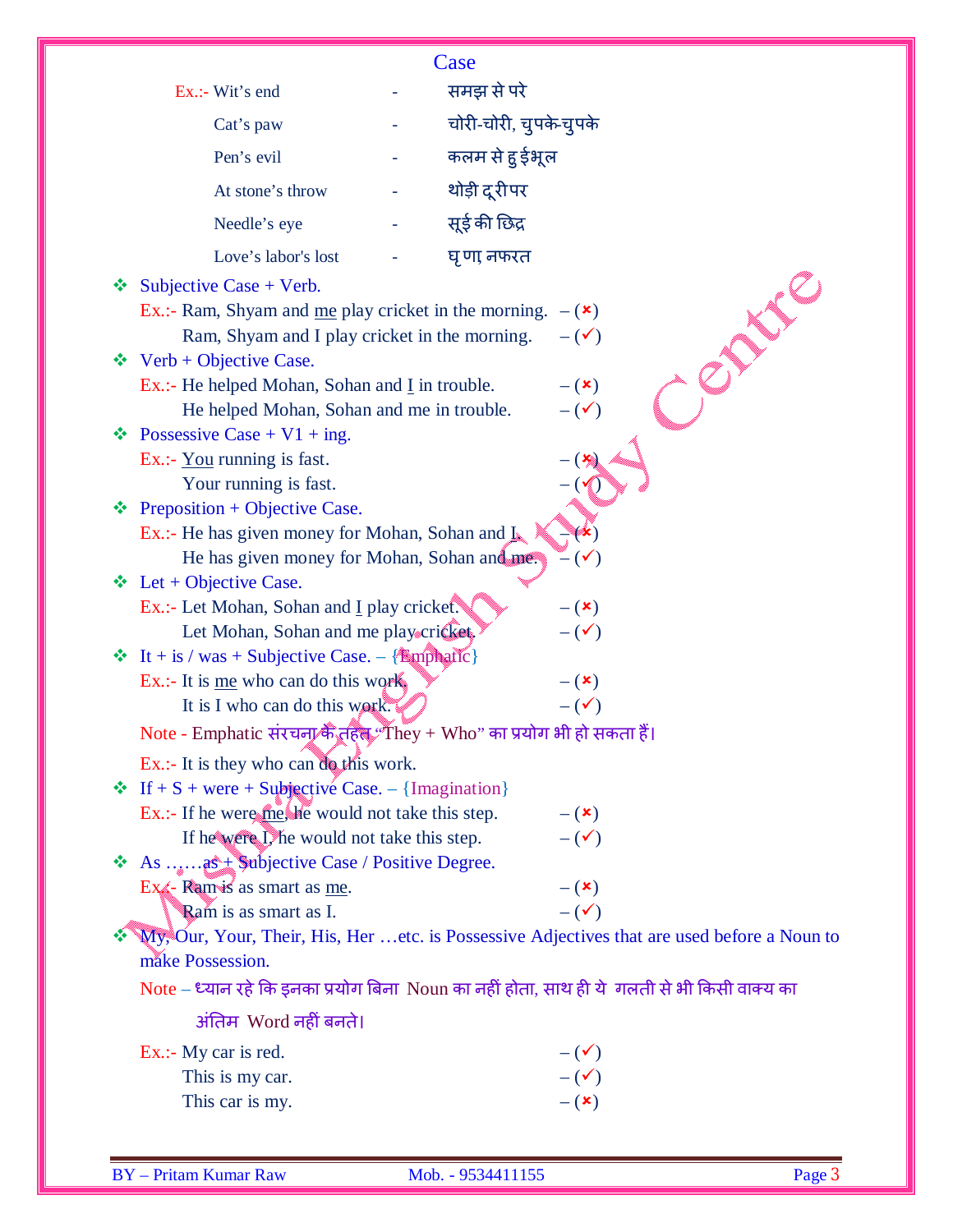|   |                    | Case                                                                                                                                       |                 |                 |  |
|---|--------------------|--------------------------------------------------------------------------------------------------------------------------------------------|-----------------|-----------------|--|
|   |                    | Mine, Ours, Yours, Theirs, Hers, etc are Possessive Pronouns that can be used as the Subject                                               |                 |                 |  |
|   |                    | or Object of a Sentence.                                                                                                                   |                 |                 |  |
|   |                    | Ex.:- This pen is mine.                                                                                                                    | $-(\checkmark)$ |                 |  |
|   |                    | Mine is blue and yours is black.                                                                                                           | $-(\checkmark)$ |                 |  |
|   |                    | Comparison is made in the same cases :-                                                                                                    |                 |                 |  |
|   | (a)                | A Subjective Case is compared to a Subjective form.                                                                                        |                 |                 |  |
|   |                    | Ex.:- He is taller than me.                                                                                                                | $-({\bf x})$    |                 |  |
|   |                    | He is taller than I.                                                                                                                       | $ (\checkmark)$ |                 |  |
|   | (b)                | A Possessive Case is compared to a Possessive form.                                                                                        |                 | $\mathcal{S}^k$ |  |
|   |                    | Ex.:- My car is better than you.                                                                                                           | $-({\bf x})$    |                 |  |
|   |                    | My car is better than yours.                                                                                                               | $ (\checkmark)$ |                 |  |
|   | (c)                | An Objective Case is compared to an Objective form.                                                                                        |                 |                 |  |
|   |                    | Ex.:- My mother loves him more than $\underline{I}$ .                                                                                      | $ (\star)$      |                 |  |
|   |                    | My mother loves him more than me.                                                                                                          | $-(\checkmark)$ |                 |  |
|   | (d)                | A Comparative form ending with 'or' makes comparison of Subjective Case with                                                               |                 |                 |  |
|   |                    | Objective form.                                                                                                                            |                 |                 |  |
|   |                    | Ex.:- He is Senior to I.                                                                                                                   |                 |                 |  |
|   |                    | He is Senior to me.                                                                                                                        |                 |                 |  |
|   |                    | A Compound Noun with hyphen that's any one part is Prepositions gets 's with part that is                                                  |                 |                 |  |
|   |                    | after the Preposition.                                                                                                                     |                 |                 |  |
|   |                    | Ex.:- His <u>father's-in-law</u> car is running well.                                                                                      | $-({\bf x})$    |                 |  |
|   |                    | His father's-in-law's car is running well.                                                                                                 | $ (\checkmark)$ |                 |  |
|   |                    | If two or more than two Persons show their combined Possession over something use 's with                                                  |                 |                 |  |
|   | only the last one. |                                                                                                                                            |                 |                 |  |
|   |                    | Ex.:- Mukesh Ambani and Anil Ambani's father was a great businessman.                                                                      |                 |                 |  |
|   |                    | If two or more than two Persons show their separate Possession over something use 's with                                                  |                 |                 |  |
|   |                    | each and every Noun.                                                                                                                       |                 |                 |  |
|   |                    | Ex.:- Mukesh Ambani's and Anil Ambani's Companies are running well.                                                                        |                 |                 |  |
|   |                    | Each other gets 's to make a Reciprocal Possession between two Parties.                                                                    |                 |                 |  |
|   |                    | Ex.:- Mohan and Sohan help each-other family in trouble.                                                                                   |                 | $-({\bf x})$    |  |
|   |                    | Mohan and Sohan help each-other's family in trouble.                                                                                       |                 | $-(\checkmark)$ |  |
| 參 |                    | One-another gets's to make a Reciprocal Possession among more than two Parties.                                                            |                 |                 |  |
|   |                    | Ex.:- Ram, Shyam, Mohan and Sohan help one-another family in trouble.<br>Ram, Shyam, Mohan and Sohan help one-another's family in trouble. |                 | $-({\bf x})$    |  |
|   |                    | <b>A</b> Name + Post gets 's with the Post.                                                                                                |                 | $-(\checkmark)$ |  |
|   |                    | <b>Ex:</b> Manmohan Singh the Prime-Minister's policy is not good.                                                                         |                 |                 |  |
|   |                    | $\triangle$ A Post + Name gets 's with the Name.                                                                                           |                 |                 |  |
|   |                    | Ex.:- The Prime-Minister Manmohan Singh's policy is not well.                                                                              |                 |                 |  |
| 參 |                    | An Indefinite Pronoun ending with 'One / body' gets 's to make Possession.                                                                 |                 |                 |  |
|   |                    | Ex.:- Somebody pen is left in the class.                                                                                                   | $-({\bf x})$    |                 |  |
|   |                    | Somebody's pen is left in the class.                                                                                                       | $ (\checkmark)$ |                 |  |
| ❖ |                    | An Indefinite Pronoun ending with 'One / body' + else, get 's with the else to make                                                        |                 |                 |  |
|   |                    | Possession.                                                                                                                                |                 |                 |  |
|   |                    |                                                                                                                                            |                 |                 |  |

BY – Pritam Kumar Raw Mob. - 9534411155 Page 4